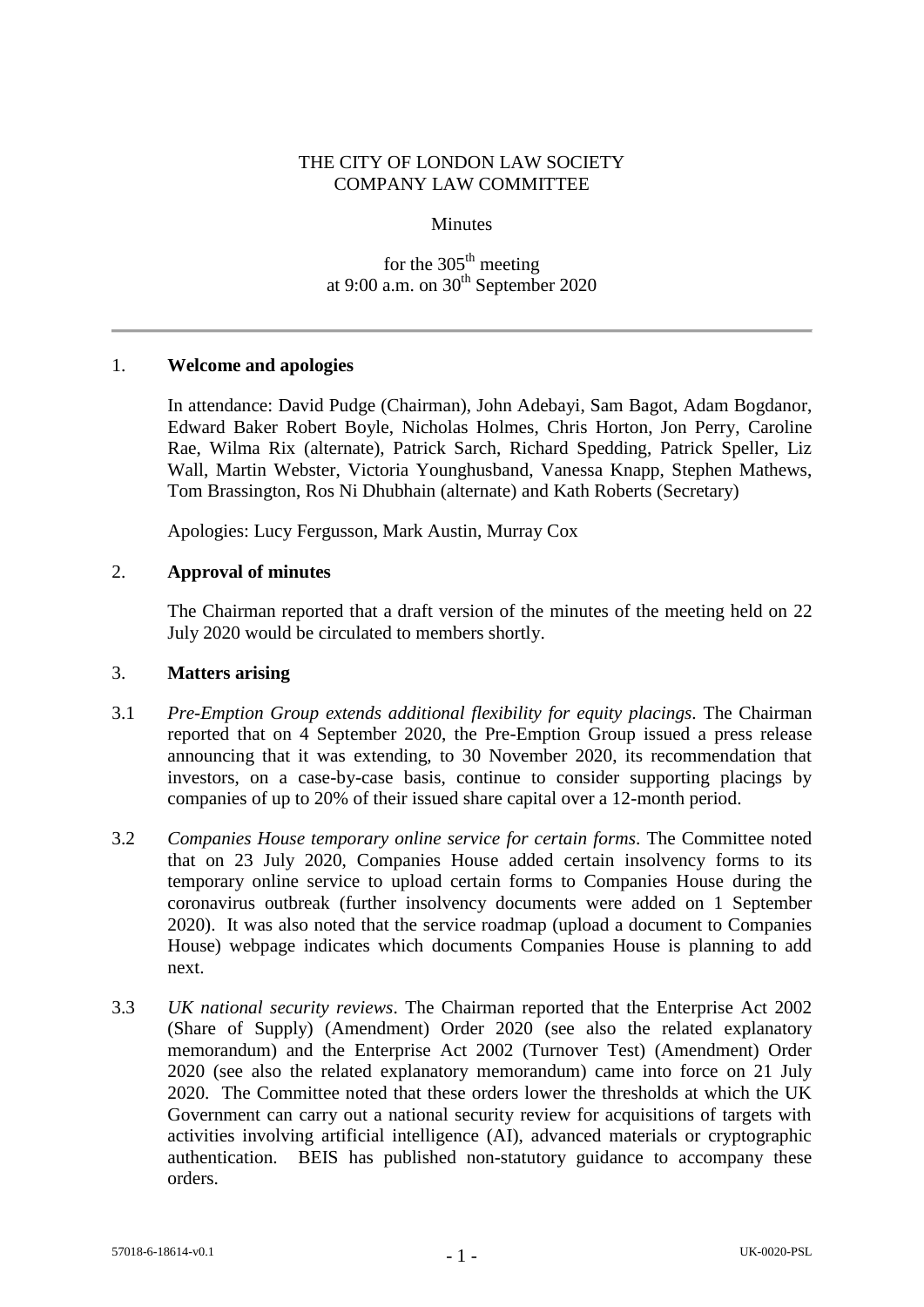The Committee also discussed the long-awaited National Security and Investments Bill. It was hoped that this will be published before the end of the year given the concern that, if the Bill is not brought forward until January 2021, a lack of Parliamentary time may mean it is rushed through Parliament with unforeseen consequences. The Chairman reported that it seems likely that Government is planning to publish the Bill as draft legislation for consultation, so efforts to influence its content will need to be through the legislative process.

The Committee noted that there is an expectation that Government will move beyond a national security test towards a public interest test for intervention and that it is likely that the Bill will seek to introduce a more mandatory-style regime, which may include the ability for Government to unwind transactions after their completion – it was noted that this was an area previously raised as a concern by the Committee with Government.

The Committee noted that ways of influencing the legislative process might include preparing draft amendments and working papers for Parliamentary committees, and getting other industry groups involved. The Committee working group, led by Sam Bagot, is ready to respond. Members of the Committee were asked to contact the Chairman and the Secretary if they would like to join this working group. The Chairman reported that he was in touch with the Law Society Company Law Committtee, the CLLS Competition Law Committee and the Financial Law Committee, all of which were likely to want to express views on relevant issues.

3.4 *FCA Consultation Paper CP20/3*. The Committee noted that on 17 September 2020, a working group of the Committee led by Chris Horton (**CH**) held a call to finalise its response to the FCA's Consultation Paper CP20/3: Proposals to enhance climaterelated disclosures by listed issuers and clarification of existing disclosure obligations.

CH reported that the response was to be submitted later that day as the deadline for submissions was 1 October. He also reported that the working group was a joint working group with both the Law Society Company Law Committee and the CLLS Planning and Environmental Law Committee.

CH reported that the Committee supported the application of the new disclosure requirements for commercial companies (including sovereign controlled commercial companies) in the premium listed segment, along with the inclusion of references in the new rule to the 4 recommendations and the 11 supporting recommended disclosures referred to in the TCFD's June 2017 final report.

CH also referred to concerns raised in the working group's response about potential liability for directors for statements made pursuant to the new rule. While s.463 of the Companies Act 2006 (**CA 2006**) provides a 'safe harbour' for certain disclosures made in a company's strategic report and directors' report, to the extent that the disclosures required by the proposed Listing Rule are not required by law to be in the strategic or directors' report, it is not entirely clear that the protection of s.463 would apply to them. Accordingly, it will be up to issuers to manage potential liability arising out of forward looking statements, which could be especially relevant when engaging in scenario analysis. The working group expressed a view that this would be manageable for issuers, particularly given the proposed "comply or explain" basis of the new Listing Rule, but that, moving forward, should the FCA wish to make such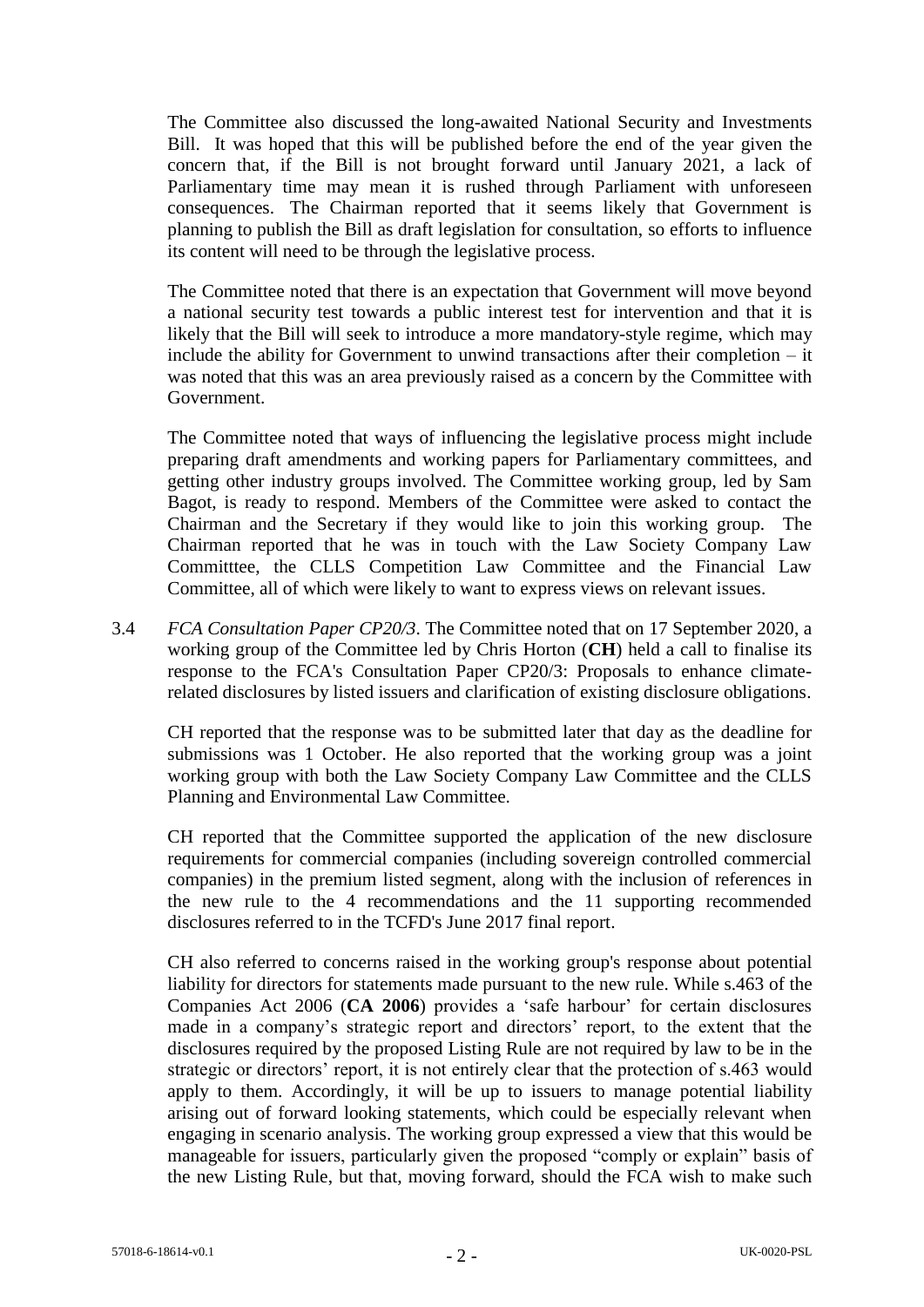disclosures mandatory, or should the scope of disclosures be widened to include broader ESG considerations, there may be a need to ask Government to look again at the scope of s.463 and consider whether it should expressly cover disclosures required by the Listing Rules. One this latter point, CH reported that at a roundtable session with the FCA which was attended by certain members of the working group, the FCA indicated its desire to make compliance with the new rule mandatory, as opposed requiring disclosure on a comply or explain basis.

#### 4. **Discussions**

4.1 *FCA/CLLS Liaison Committee meeting.* Victoria Younghusband reported back to the meeting on the matters discussed with the FCA on a call with them on 27 July 2020.

Discussions were focussed on the two main issues: (i) the application of the Listing Rules where a company is undertaking a scheme of restructuring sanctioned by the court under new Part 26A CA 2006 (**Part 26A Scheme**) and (ii) reconstructions and refinancings.

4.2 *FRC's AGM review.* The Chairman referred to the written note of the call held on 7 September 2020 with the FRC and which was circulated to the Committee by the Secretary on 24 September 2020, which summarised the discussions with the FRC.

It was noted that both the FCA and BEIS had also been on the call and that the FRC had confirmed that it had spoken to a wide group of stakeholders in undertaking its review of the 2020 AGM season. The Chairman reported that there were three main areas in relation to which the FRC had sought views:

- Closed door AGMs and what concerns these have raised for investors.
- With regard to virtual/hybrid meetings, whether the technology is considered to be reliable and what competition there is in the market.
- What appetite there is amongst issuers and investors for virtual only meetings.

The Committee noted that the FRC expected to publish the outcome of its review in October and that it was likely to contain best practice guidance for how hybrid and virtual meetings should be held<sup>1</sup>.

The Committee discussed whether the 2021 AGM season might see an increased number of companies seeking to amend their articles of association to allow for hybrid/virtual meetings. It was agreed that any company seeking to do so should make sure that it sets out clearly in the notes to the resolution the circumstances in which the directors might seek to hold either a hybrid or virtual meeting in order to reduce the risk of having the resolution voted down by shareholders. There was a brief discussion around the different forms of public statement in this regard that had been published by issuers during the course of the most recent AGM season.

1

<sup>&</sup>lt;sup>1</sup> NB This report was published on 6 October 2020.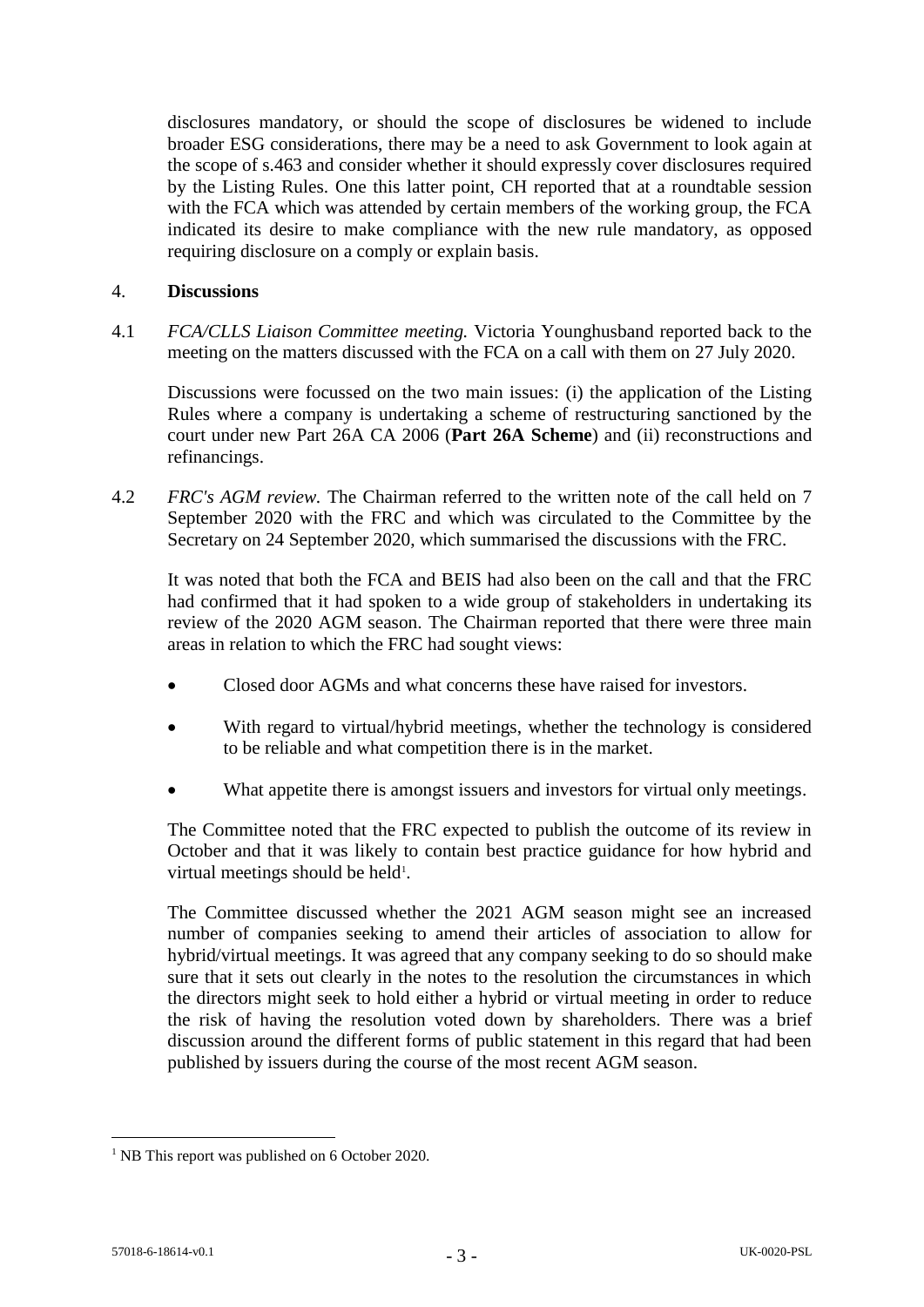The Chairman reported that he had raised with David Leitch at BEIS (**DL**) the concerns around the ability of companies to hold wholly virtual meetings (absence the flexibilities provided by the Corporate Insolvency and Governance Act 2020 (**CIGA**)) as a result of the legal uncertainty existing in relation to section 311(1)(b) CA 2006 and, in particular, whether a notice of meeting is required to state a physical place of meeting. Liz Wall had since prepared a short note on this point which had been submitted to DL who had agreed to consider the issue in more detail.

The Chairman reported that he had also raised with DL the question of whether there might be a further extension of the "relevant period" under CIGA to enable companies to continue to hold meetings virtually using the flexibilities provided by that Act until 30 March 2021 and potentially beyond that date. The Committee noted that any further extension of the "relevant period" under CIGA beyond 5 April 2021 would require an amendment of CIGA itself.

The Committee agreed that it would be important to ensure that the Committee fed into any industry working group put together to look at modernising the AGM process. The Chairman confirmed that he had contacted the FRC to express the Committee's willingness to assist in any such exercise.

4.3 *BEIS consultation on corporate transparency and register reform.* The Chairman reported that on 18 September 2020, BEIS and Companies House had issued a press release announcing the publication of the Government's response to the corporate transparency and register reform consultation (see also the consultation outcome webpage). It was reported that the response sets out how the Government will take forward plans to reform Companies House and sets out a range of proposals to improve the reliability and accuracy of information on the Companies Register, including: (i) introducing compulsory identity verification for all directors, people with significant control and those filing information on behalf of a company; (ii) providing the Registrar of Companies stronger powers to query, seek evidence for, amend or remove information and to share it with law enforcement partners when certain conditions are met; (iii) improving the processes for removing personal information from the register; and (iv) proposing further consultation on how to introduce full digital tagging of accounts to ensure consistency, easier identification and comparability of information on the register.

The Committee noted that the response states that many of the reforms will require legislation to implement but that, ahead of any legislation, the Government intends to publish a comprehensive set of proposals that will set out in detail how it thinks the reforms should be implemented. It was also noted that subject to the views received, it will then proceed to legislate where necessary when Parliamentary time allows.

The Chairman reported that a number of the proposals that Committee did not support are not being taken forward by the Government and that this was to be welcomed. These included (i) the requirement to verify the identity of shareholders; (ii) the requirement for companies to file full details of their bank accounts with Companies House; (iii) the requirement to evidence entitlement to use an address as the registered office - the Government could not identify a solution that could be implemented that would not be disproportionate; and (iv) the proposal that number of directorships per individual should be capped.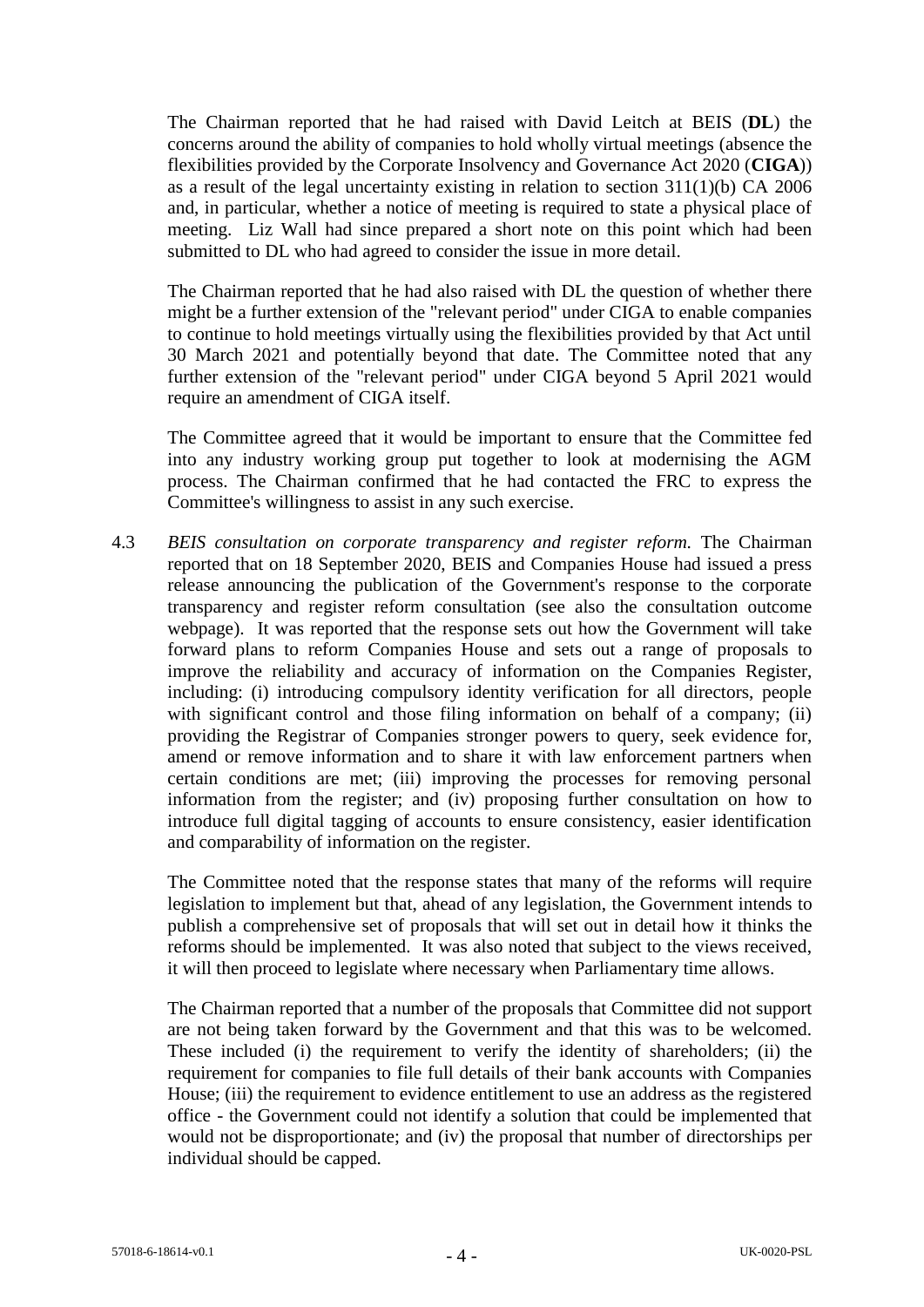The Chairman reported that he was speaking to the Law Society Company Law Committee to ensure that the two Committees were joined up in their approach to any further consultation on this issue – although it was noted that each Committee would be likely to make a separate submission. The Chairman asked members to let him and the Secretary know if they would like to join the existing working group that looked at the initial proposals.

The Chairman also reported that following the publication of this response, Companies House had updated its 'Search the Companies House register' guidance to announce that it has stopped removing dissolved records from the Companies House Service (**CHS**) with immediate effect and that it will put the records of all companies dissolved since 2010 back onto CHS from January 2021.

- 4.4 *Ofgem fines SSE.* The Chairman reported that on 3 September 2020, Ofgem had issued a press release announcing a final notice in which it fined SSE £2 million for not announcing a potential transaction with National Grid, which would save three units at Fiddlers Ferry power station (which it had previously stated it would close) at the time of entering into heads of terms. Ofgem found that SSE failed to publish, in a timely manner, information about the future availability of its generation capacity which was likely to have had a significant effect on forward wholesale electricity prices. The Committee noted that Ofgem found that SSE breached legal requirements on the publication of inside information because it made the wrong decision about whether it was in possession of inside information. It was also noted that whilst the fine had been issued by Ofgem under the Regulation on Wholesale Energy Market Integrity and Transparency (**REMIT**) in relation to wholesale energy prices, rather than by the FCA under MAR in relation to share prices, there are clear similarities between the regimes. Under REMIT, 'inside information' is information which is likely to significantly affect the price of wholesale energy and market participants must publish inside information in an 'effective and timely' manner. The Committee agreed that this fine serves as a reminder for companies to be mindful of public statements that they have previously made to the market and whether the information being considered might contradict, or have a material impact on, that earlier statement when assessing whether inside information exists.
- 4.5 *High Court decision on straddling director appointments.* The Committee discussed the recent High Court decision in Everest Alliance Limited v Dr Pavel Maslovskiy and others [2020] EWHC 2035 (Ch) (also referred to at item 5.9(d) below).
- 4.6 *Flexibilities in CIGA regarding holding of AGMs extended*. The Committee noted that on 24 September 2020, the Government had announced that it is extending certain measures introduced by the Corporate Insolvency and Governance Act 2020 which enable companies that are required to hold general meetings to benefit from the flexibility to hold these meetings virtually until 30 December 2020.
- 4.7 *New technical note on prospectus requirements for schemes of arrangement.* The Chairman reported that in Primary Market Bulletin Issue No. 30 (see item 5.4(c) below), the FCA states that it is consulting on a new technical note on prospectus requirements for schemes of arrangement.

It was reported that in contrast to the generally held market view that a prospectus is not required where there is a mix and match facility on a scheme, the FCA has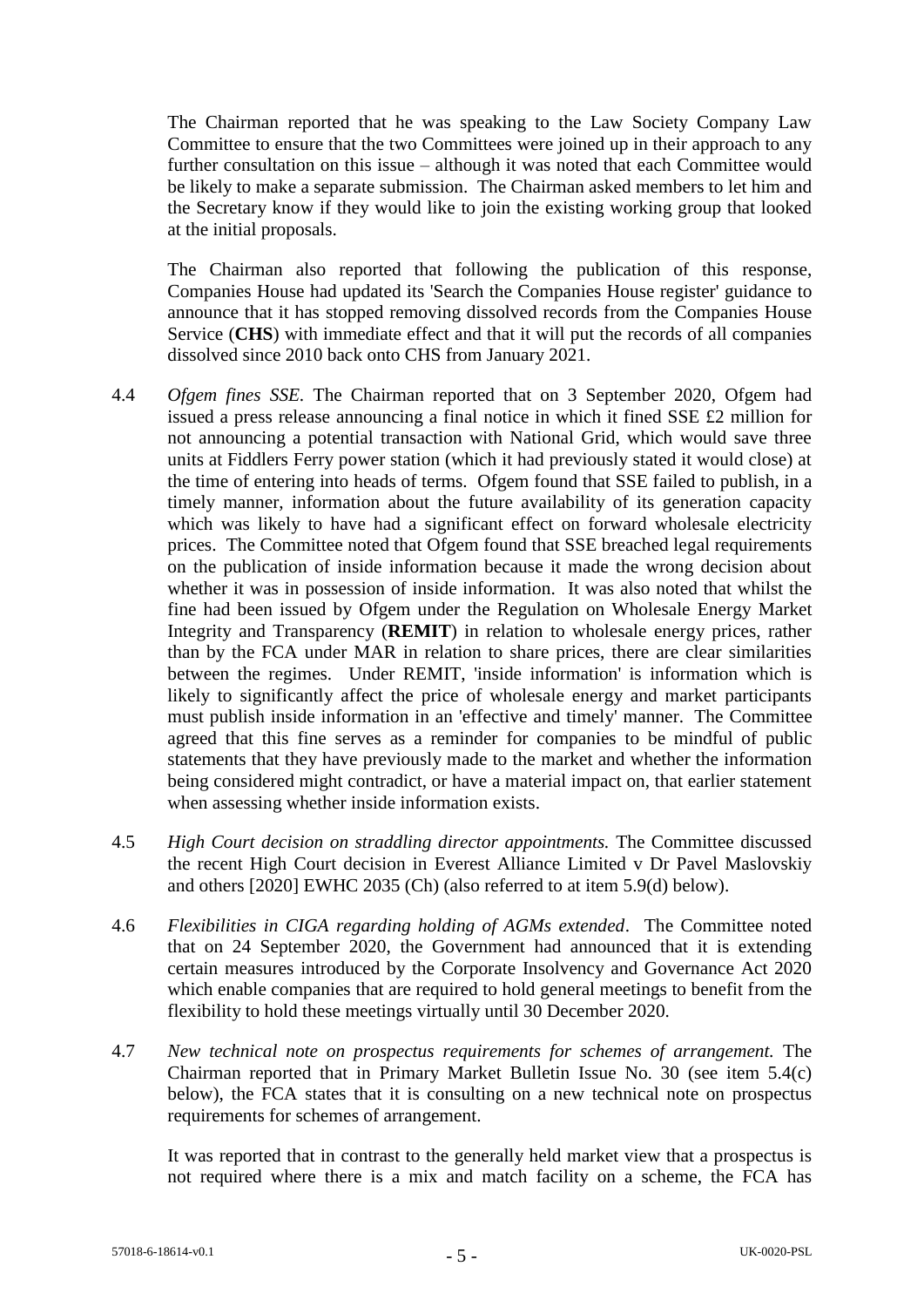expressed an opposing view in the draft technical note. The Committee noted that the Takeovers Joint Working Group is responding to this consultation (the deadline is 30 September 2020) to object to the FCA's view.

- 4.8 *Brexit.* The Chairman reported that Andrew Death from BEIS would be attending the November Committee meeting to provide an update of the Government's planning for the end of the Brexit transition period on 31 December 2020. Members were asked to submit any questions that they might like Andrew to address to the Secretary ahead of that meeting.
- 4.9 *ESMA review of the Market Abuse Regulation*. It was noted that, since circulation of the meeting agenda, ESMA had published its review of the Market Abuse Regulation on 24 September 2020. The Chairman reported that the Secretary had been in touch with members of the Committee who were part of the CLLS/FCA Liaison Committee group to set up a date for a meeting with the FCA at which this review would be discussed. As such, the Committee agreed to hold this item over for discussion at the November Committee meeting.
- 4.10 *Expansion of the Trust Registration Service.* The Chairman reported that the Money Laundering and Terrorist Financing (Amendment) (EU Exit) Regulations 2020 (**2020 Regulations**) were made on 15 September 2020 and that the regulations provide for the expansion of the Trust Registration Service by amending the Money Laundering, Terrorist Financing and Transfer of Funds (Information on the Payer) Regulations 2017 (**MLRs**) to include new regulation 45ZA which requires trustees of certain trusts, which are not exempt pursuant to new Schedule 3A, to register information about the beneficial owners of the trust with HMRC.

The Chairman reported that regulation 44 of the MLRs requires trustees of 'relevant trusts' to maintain accurate and up-to-date written records of all beneficial owners of the trust and provide such records on request to any law enforcement body before the end of any reasonable period specified by such body. It was reported that the definition of 'relevant trust' for the purposes of regulation 44 has been amended by the 2020 Regulations to include certain 'non-UK trusts' that are not exempt pursuant to new Schedule 3A from the new trust registration requirements set in regulation 45ZA. However, 'UK trusts', whether they are exempt or not from the new trust registration requirements, are still caught by regulation 44. It was noted that this means a UK trust could be exempt from the trust registration requirement under regulation 45ZA (because it is a trust listed in new Schedule 3A), but the trustees would still be required to keep written records of the beneficial owners of the trust under regulation 44.

The Chairman reported that a beneficial owner does not just mean the beneficiaries of the trust but can also require a PSC regime analysis and subsidiary undertaking analysis (see regulations 5 and 6 MLRs). It was noted that the penalties for non compliance with regulation 44 are both civil (fines and public censure) and criminal (summary conviction: 3 months in prison or a fine or both; conviction on indictment: 2 years in prison or a fine or both).

The Chairman stated that he would be keen to obtain the Committee's views on how best to deal with the requirements of regulation 44 in the context of corporate transactions where, for example, a trust may arise on an asset deal to deal with assets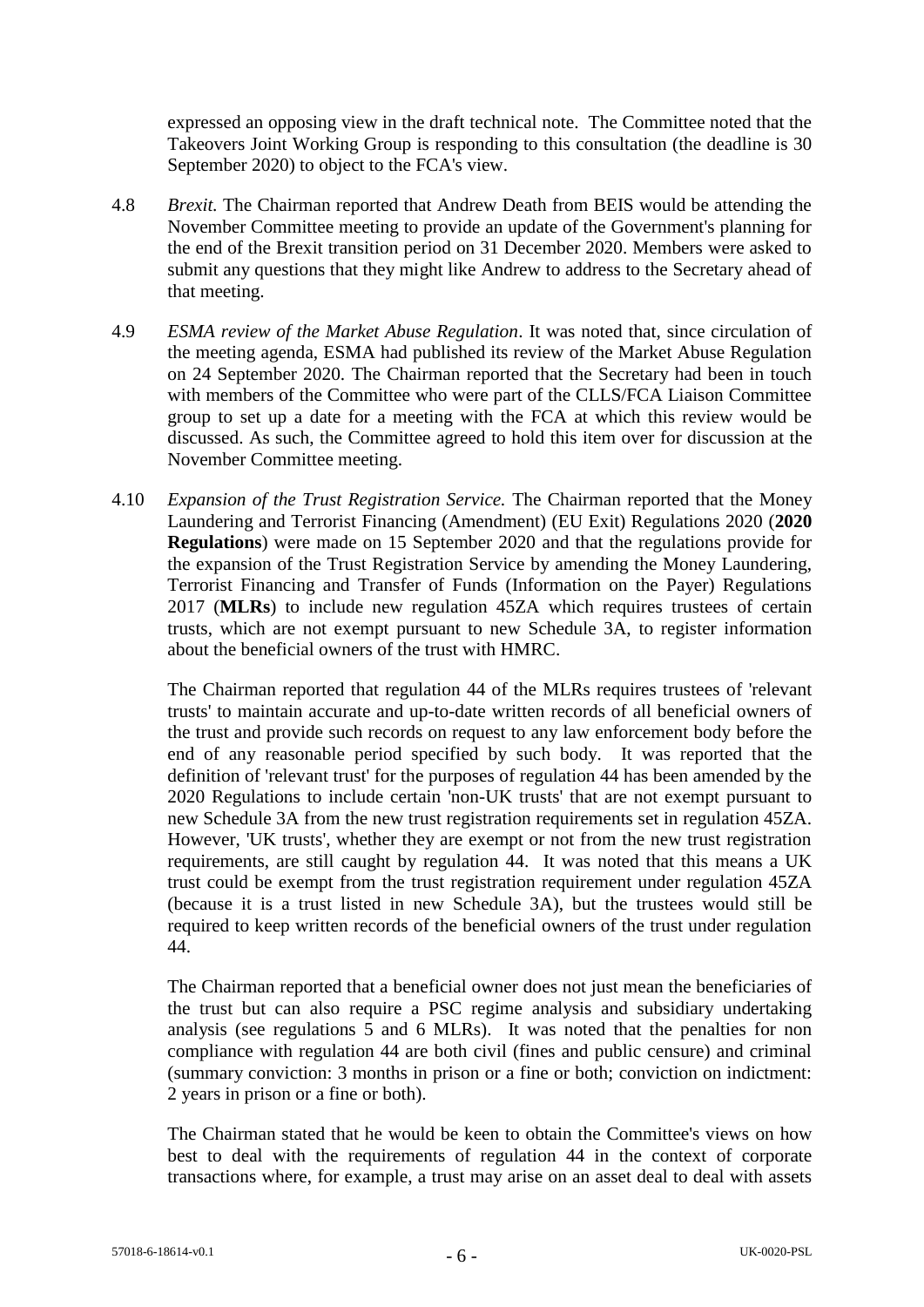being in the wrong hands on or after completion, on a group reorganisation where the declaration of trust route is used to avoid the registration gap or on a share sale in respect of the shares sold which are held on bare trust for the buyer and the irrevocable PoA contains trust language. Whilst these are all incidental trusts and so should be exempt from the trust registration requirements, where these trusts have UK trustees, regulation 44 will apply( e.g. the seller of an asset purchase agreement could be a UK incorporated company)in which case trusts arising under that agreement would be caught.

Time did not allow for the Committee to discuss this issue in detail. Accordingly, the Chairman agreed to circulate an email to the Committee following the meeting to seek views on this point and, in particular, whether this issue might be addressed by the inclusion of provisions in transaction documents to ensure that if the trustee needs to provide information to a law enforcement entity, the trustee has a right to request this information from the counterparty e.g. to request any information in order to comply with any law or a narrower version that is specific to complying with regulation 44.

### 5. **Recent developments**

The Committee noted the following additional items in sections 5 and 6 below which were set out in the agenda but which time did not allow them to consider.

### 5.1 **Company law**

- (a) *Updated ICSA guidance on directors' duties.* On 25 August 2020, the Chartered Governance Institute issued a press release announcing the publication of updated practical guidance for directors on their general duties under the Companies Act 2006 (**CA 2006**), which includes an additional section on the new section 172 reporting requirement. The guidance has been produced primarily for quoted public companies that are looking to provide directors with practical guidance on their general duties under the CA 2006, however, much of the note can also be applied to private companies. The guidance can be downloaded for free by members or 'free subscribers' from this webpage.
- (b) *Companies House to resume the compulsory and voluntary strike off process.* On 10 August 2020, Companies House issued a press release announcing that, from 10 October 2020, it will resume the process to strike off companies it believes are no longer carrying on business or in operation (which it had temporarily suspended due to the coronavirus pandemic). On 10 September 2020, Companies House issued a press release announcing that the temporary measures to suspend voluntary strike off action would be lifted from 10 September 2020. The coronavirus guidance for Companies House customers has been updated to reflect these developments.

#### 5.2 **Corporate governance**

(a) No items to consider.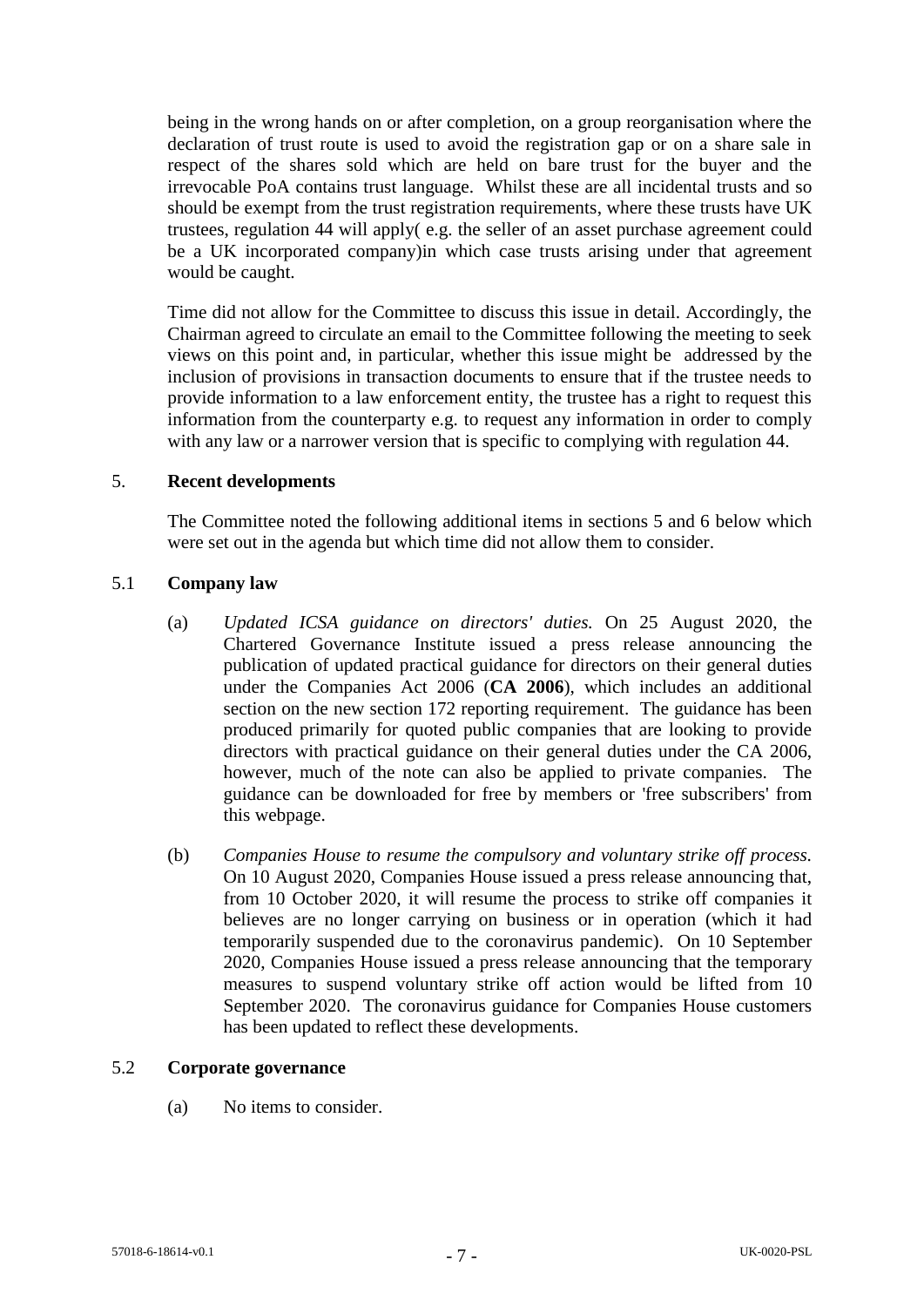## 5.3 **Reporting and disclosure**

- (a) *FRC call for participants in new Lab project: reporting on risks, uncertainties and scenarios.* On 10 September 2020, the FRC's Financial Reporting Lab (**Lab**) issued a press release inviting investors and companies to participate in a new project on corporate disclosures on risks, uncertainties and scenarios. The scope of the project is likely to, amongst other things: (i) explore whether and how companies' risk identification, risk management and scenario planning processes are evolving and how this is impacting reporting and disclosure; (ii) consider how companies communicate uncertainty in their disclosures; (iii) discuss which areas of reporting are most challenging for companies; (iv) explore examples of risks and related disclosures where investor focus has been heightened by the current pandemic; (v) analyse how investors use this information in their decision-making process and identify whether reporting meets investor needs; and (vi) highlight best practice in current company reporting. The Lab invites investors and companies to communicate their interest in participating by emailing FinancialReportingLab@frc.org.uk (however, views are welcomed from other interested parties). The Lab expects to publish a range of outputs across 2021.
- (b) *FRC review of financial reporting effects of Covid-19.* On 21 July 2020, the FRC issued a press release announcing the publication of a report following completion of its first thematic review of company reporting since the onset of the Covid-19 pandemic. The report summarises the key findings of the review of the financial reporting effects of Covid-19 for a sample of interim and annual reports and accounts with a March period end. The review found that although companies provided sufficient information to enable a user to understand the impact Covid-19 had on their performance, position and future prospects, some (particularly interim reports) would have benefited from more extensive disclosure.

## 5.4 **Equity capital markets**

- (a) *Prospectus Regulation.* On 14 September 2020, Commission Delegated Regulation (EU) 2020/1272 amending and correcting Delegated Regulation (EU) 2019/979 supplementing Regulation (EU) 2017/1129 of the European Parliament and of the Council with regard to regulatory technical standards on key financial information in the summary of a prospectus, the publication and classification of prospectuses, advertisements for securities, supplements to a prospectus and the notification portal and Commission Delegated Regulation (EU) 2020/1273 amending and correcting Delegated Regulation (EU) 2019/980 supplementing Regulation (EU) 2017/1129 of the European Parliament and of the Council as regards the format, content, scrutiny and approval of the prospectus to be published when securities are offered to the public or admitted to trading on a regulated market were published in the Official Journal of the European Union. These regulations are in substantially the same form as the draft regulations published by the Commission in June 2020.
- (b) *FCA Market Watch 65.* On 7 September 2020, the FCA issued Market Watch 65. In this edition, the FCA: (i) discusses how inappropriate handling of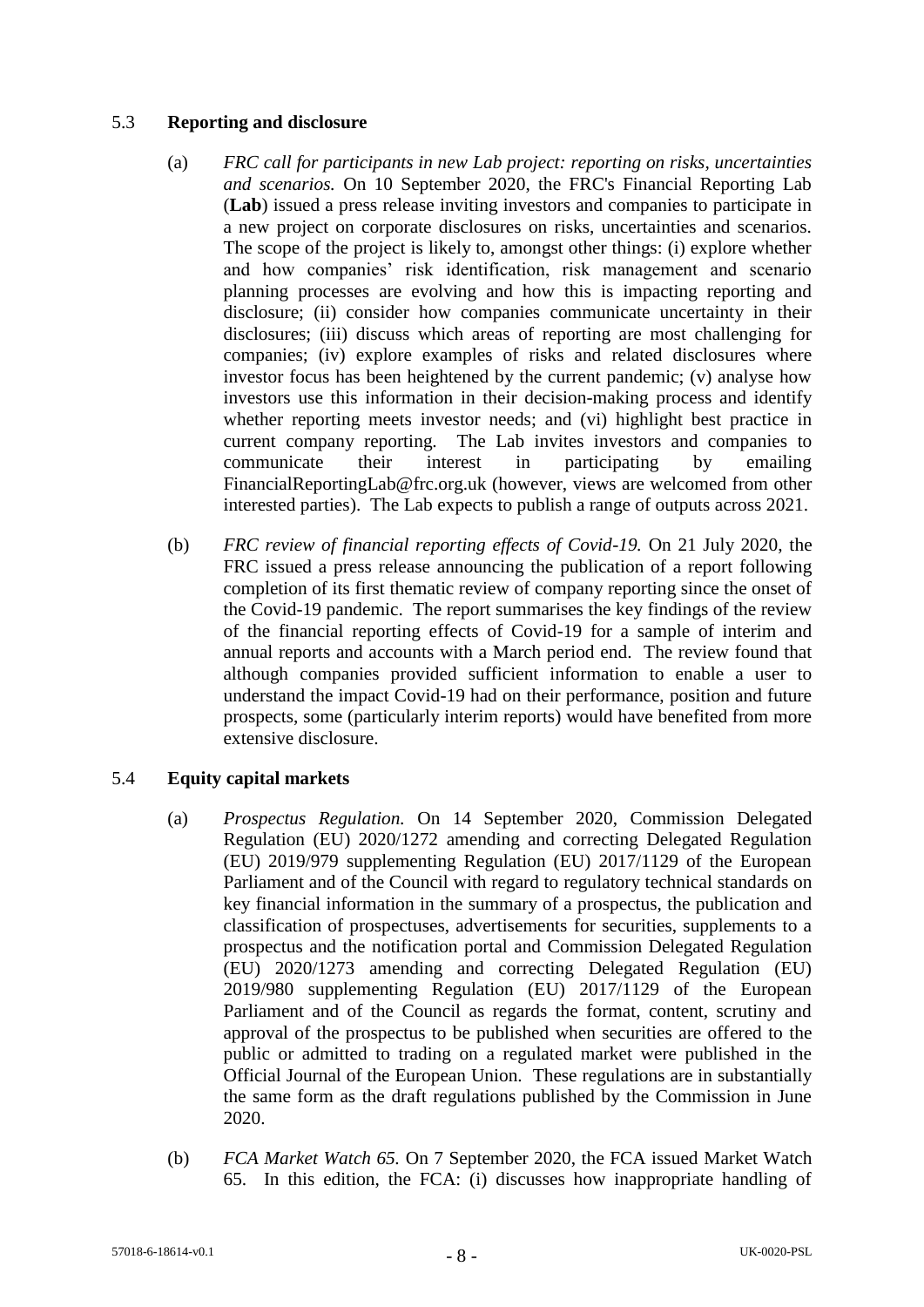information requirements issued by the FCA can hinder, or even compromise, its preliminary reviews of, and investigations into, suspected market abuse; (ii) reminds market participants that material that could be subject to legal professional privilege should not be included in suspicious transaction and order reports or market observations submitted to the FCA and, if it is, participants run the risk that any claimed legal privilege may be regarded as waived or lost; and (iii) shares some observations on transaction reporting, following previous Market Watch newsletters on this topic.

- (c) *PMB No. 30.* On 19 August 2020, the FCA published Primary Market Bulletin Issue No. 30. In this edition the FCA: (i) gives a reminder on the importance of the PDMR regime under MAR; (ii) gives updates on recent changes to the Prospectus Regulation and comments on the prospectus requirements for Global Depository Receipts; (iii) summarises the changes to the Knowledge Base following the consultation in PMB No. 24; and (iv) consults on a new technical note on prospectus requirements for schemes of arrangement and gives further updates of its technical and procedural notes to reflect the Prospectus Regulation. This last point was considered by the Committee at item 4.7 above.
- (d) *Public censure and fine of Yü Group plc.* On 10 August 2020, the London Stock Exchange published an AIM disciplinary notice (AD23) announcing that it has agreed settlement terms with Yü Group plc for a public censure and fine of £300,000 for breaches of Rule 10 (Principles of disclosure) and Rule 31 (AIM company and directors' responsibility for compliance) of the AIM Rules for Companies. AD23 states that the LSE has waived the fine, having regard to the uncertainties and potential financial challenges for Yü Group plc arising from the unprecedented conditions of the Covid-19 pandemic.
- (e) *European Commission coronavirus response: Making capital markets work for Europe's recovery.* On 24 July 2020, the European Commission issued a press release announcing the adoption of a Capital Markets Recovery Package, as part of the Commission's overall coronavirus recovery strategy. The measures aim to make it easier for capital markets to support European businesses to recover from the crisis. The package proposes targeted changes to capital market rules, which will encourage greater investments in the economy, allow for the rapid re-capitalisation of companies and increase banks' capacity to finance the recovery. The package contains, amongst other things, amendments to the Prospectus Regulation to create a temporary 'EU Recovery Prospectus' (a type of short-form prospectus) for companies that have a proven track record in the public market (see proposed EU regulation and annex). A Q&A has been published.
- (f) *Consultation on delay to the implementation of the ESEF.* On 22 July 2020, the FCA published a consultation on delaying the implementation of the European Single Electronic Format (**ESEF**) by one year due to the coronavirus pandemic. The FCA has proposed these changes to allow issuers to focus on more immediate and significant priorities. However, issuers will be able to publish and file their annual financial reports voluntarily in the new ESEF if they choose to do so. The consultation closed on 28 August 2020.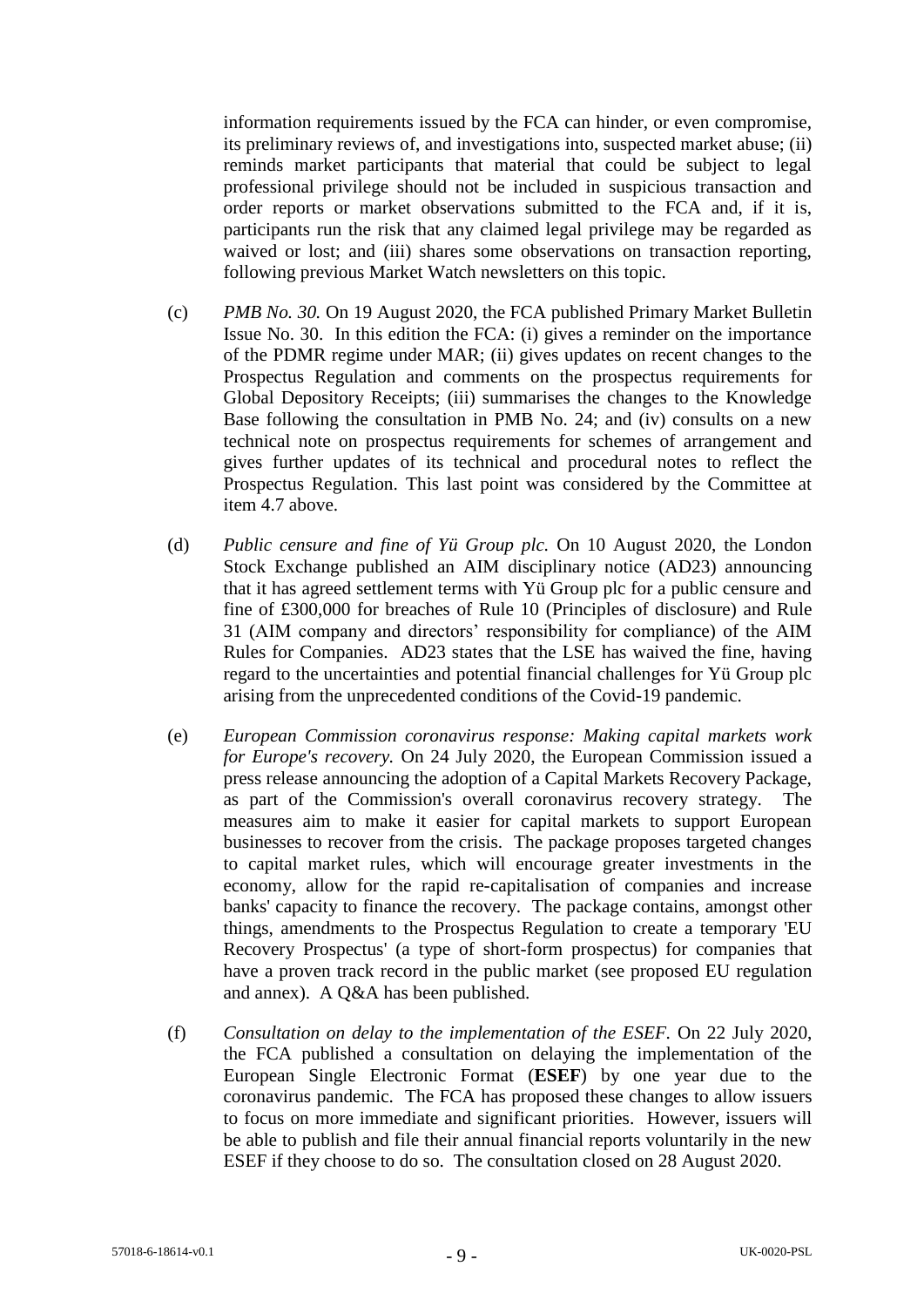## 5.5 **MAR**

- (a) *FCA Decision Notice in respect of a trader and portfolio manager for market manipulation*. On 16 September 2020, the FCA issued a press release announcing the publication of a Decision Notice in respect of Mr Abbattista, an experienced trader and a portfolio manager, partner and Chief Investment Officer at Fenician Capital Management LLP, for market abuse. The case concerns his trading via DMA (direct market access; therefore using CFDs) in various equities in 2017. The FCA has found that Mr Abbattista committed market manipulation by placing large orders that he did not intend to execute on the opposite side of the order book to existing smaller genuine orders. That conduct was found to be "reckless", in part because Mr Abbattista continued to trade in this way after he was warned by a colleague that the trading pattern might attract scrutiny. The FCA has fined Mr Abbattista £100,000 and prohibited him from performing any functions in relation to regulated activity on grounds of lack of integrity. Mr Abbattista has referred the matter to the Upper Tribunal.
- (b) See item  $5.4(c)$  above PMB No. 30.

## 5.6 **Accounting**

(a) No items to consider.

### 5.7 **Takeovers**

(a) See items 4.7 and 5.4(c) above - New technical note on prospectus requirements for schemes of arrangement.

### 5.8 **Miscellaneous**

- (a) *Call for evidence on modernisation of the stamp taxes on shares framework.* On 21 July 2020, the HMRC published a call for evidence on the modernisation of the stamp taxes on shares framework. The call for evidence invites views on the principles and design of a new framework for stamp duty and stamp duty reserve tax, both of which tax transactions in shares and securities, with a view to longer-term modernisation of the stamp duty framework. The consultation closes on 13 October 2020. The CLLS revenue law sub-committee is proposing to respond to this consultation.
- (b) *Consultation on regulatory framework for approval of financial promotions*. On 20 July 2020, HM Treasury published a consultation on a regulatory framework for approval of financial promotions. HM Treasury is proposing to establish a regulatory 'gateway', which a firm must pass through before it is able to approve the financial promotions of unauthorised firms so that any firm wishing to approve such financial promotions would first need to obtain the consent of the FCA. This is in order to strengthen the FCA's ability to ensure the approval of financial promotions operates effectively. The consultation closes on 25 October 2020.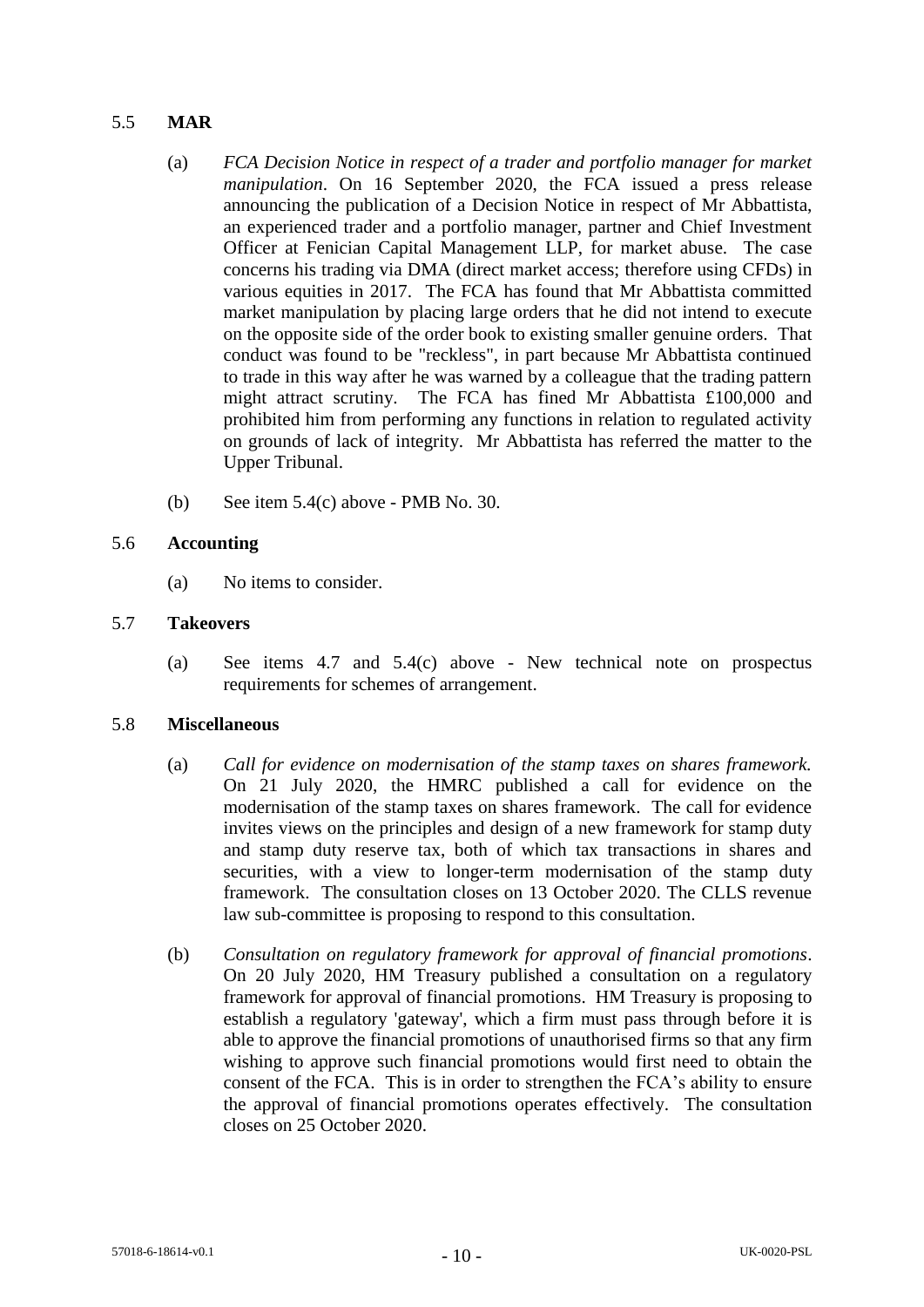### 5.9 **Cases**

- (a) *AXA S.A. v (1) Genworth Financial International Holdings, LLC (2) Genworth Financial, Inc. [2020] EWHC 2024 (Comm)*. The High Court had to consider the meaning of the words "subject to Taxation in the hands of the receiving party" in a gross up clause in an SPA. The High Court held that the phrase meant "actually taxed in the hands of the receiving party" (rather than "within the scope of a Tax and not exempt"). The High Court concluded that an additional amount was only payable under the gross up clause if and when the recipient was under an enforceable obligation to pay actual tax on the relevant payment, such tax having been assessed by the relevant revenue authority and determined as being due. The High Court was satisfied that this was the ordinary and natural meaning of the words used and accorded with the obvious commercial purpose of the gross up clause and business common sense.
- (b) *Ciban Management Corporation v Citco (BVI) Ltd and another [2020] UKPC 21*. In considering possible limitations to the Duomatic principle of informal unanimous shareholder consent, the Privy Council held that where the ultimate beneficial owner (and not the registered shareholder) is taking all the decisions in the relevant transactions, the Duomatic principle applies as regards the consent of (and authority given by) the ultimate beneficial owner rather than the legal owner. It should however be noted that this determination may be limited in scope due to the particular facts of the case including, in particular, the fact that the shares in question were bearer shares. The Privy Council also held that the Duomatic principle can apply to ostensible authority (as well as actual authority) i.e. ostensible authority can be conferred informally by unanimous shareholder consent.
- (c) *Houldsworth Village Management Company Limited v Keith Barton [2020] EWCA Civ 980*. The Court of Appeal had to consider the right of members of a company to inspect the current register of members under section 116 CA 2006. The Court of Appeal held that a member's request to inspect the register of members for the purpose of seeking a general meeting of members to propose resolutions to remove and replace the existing directors of the leaseholder-owned property management company and the managing agent was a proper purpose. The judgment refers to the two relatively recent Court of Appeal decisions that have considered the approach to what amounts to a proper purpose under section 117 CA 2006 (*In re Burry & Knight Ltd [2014] EWCA Civ 604* and *Burberry Group plc v Fox-Davies [2017] EWCA Civ 1129*) and also sets out the summary of the effect of these cases found in *The Hut Group Limited v Zedra Trust Company (Jersey) Limited* (unreported). The Court of Appeal considered that a shareholder who is seeking to communicate with other shareholders in order to make a challenge in good faith to the way the company is being run, should normally be regarded as having a proper purpose. It also considered that it is not correct to read Arden LJ's observation in *Burry* as a rigid rule that a request is not made for a proper purpose where it is not made by "a member as member" – her observation is no more than a reflection of the fact that members are in general likely to be interested, and properly so, in the proper running of the company.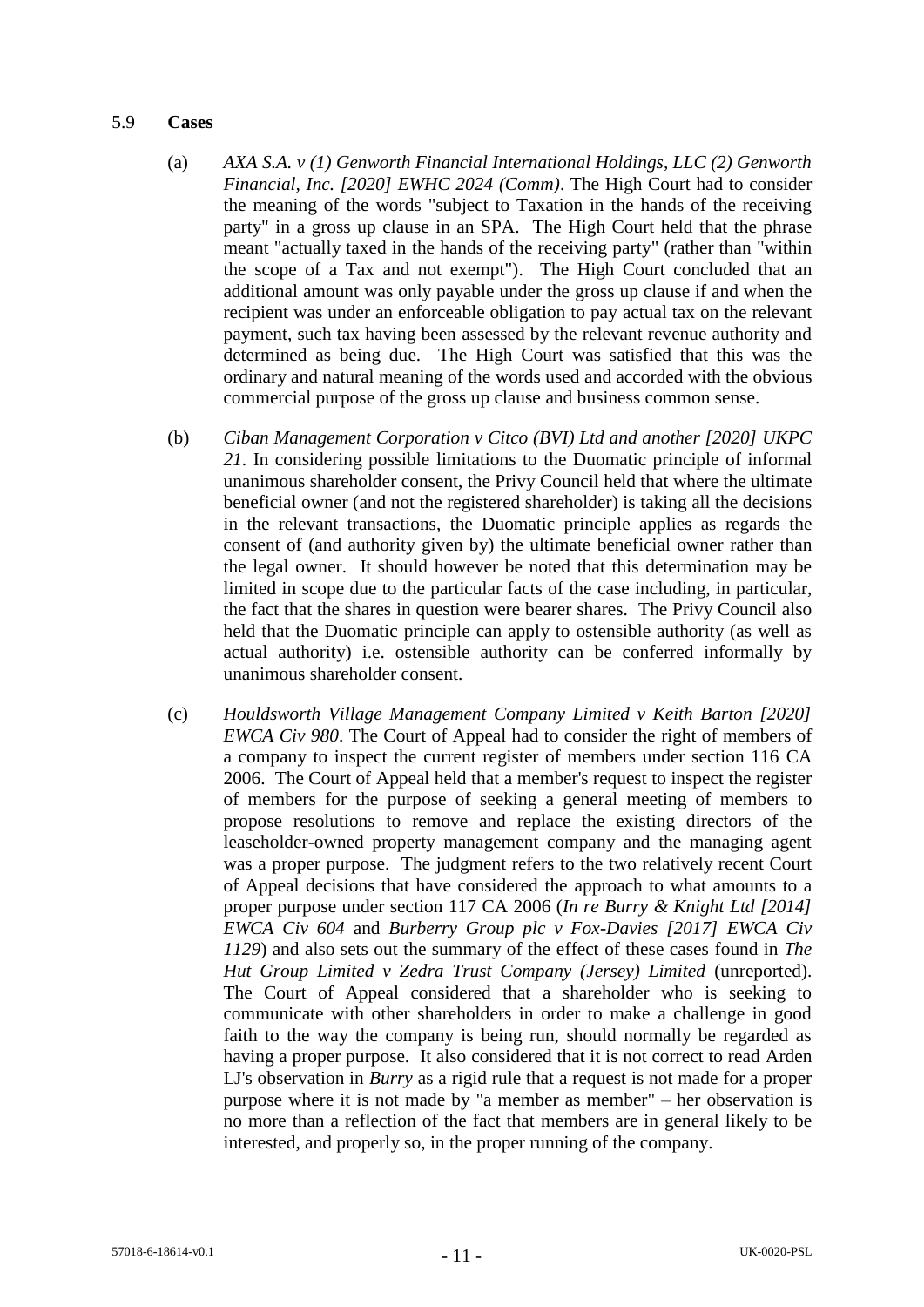- (d) *Everest Alliance Limited v Dr Pavel Maslovskiy and others [2020] EWHC 2035 (Ch)*. The High Court had to interpret an article in a company's articles of association that provides that any director appointed by the board (pursuant to the article that gives the board power to appoint directors) shall retire at the first annual general meeting of the company (**AGM**) following his appointment. The High Court held that the article giving the board power to appoint directors did not prevent any appointment taking effect in the future. However, it held that the article did not allow the board to appoint a director whose appointment would take effect after the next AGM (i.e. a "straddling") appointment"). The High Court interpreted "appointment" in this article to mean the formal act of appointing made on the date of the board resolution pursuant to which the director was appointed, rather than when the office of director is assumed on the date on which the appointment takes effect. This case was considered by the Committee at item 4.5 above.
- (e) *Re Columbus Energy Resources plc [2020] EWHC 2452 (Ch) (judgment on Westlaw and Lawtel)*. The High Court had to consider whether to sanction a scheme of arrangement under Part 26 CA 2006 and the application of Schedule 14 of the Corporate Insolvency and Governance Act 2020 (**CIGA 2020**) to court-convened scheme meetings. One of the key issues before the High Court was whether there had been a meeting, given that shareholders had not been permitted to attend the meeting in person, and had not been able to participate in the meeting (other than being able to vote by proxy). Mr Justice Trower considered that the meetings provisions in paragraph 3 of Schedule 14 to the CIGA 2020 applied to meetings of members of a company under Part 26 CA 2006, so that: (i) meetings convened by the court under s.896 CA 2006 may be held, and any votes may be permitted to be cast, by electronic means or other means (paragraph  $3(4)$ ); (ii) such meetings may be held without any number of those participating in the meeting being together at the same place (paragraph 3(5)); and (iii) a member of the company does not have a right to: (a) attend the meeting in person; (b) participate in the meeting other than by voting; or (c) vote by particular means (paragraph 3(6)). Mr Justice Trower noted that, on the face of it, the exclusion of the right to participate at the meeting other than voting appeared to be inconsistent with one of the principal purposes of a meeting summoned under s.896 CA 2006, which was for the members to be able to consult with each other for determining whether or not to approve the scheme. In his view, absent legislative intervention, the ability of creditors or members to consult together at a meeting is a central part of the process by which they approve a scheme of arrangement. However, Mr Justice Trower highlighted that the statutory requirements for approval are simply that the statutory majorities are fulfilled and that the CA 2006 does not explicitly require that consultation must be able to take place. The scheme was sanctioned.

# 6. **Any other business**

*CLLS 2020 AGM*. It was noted that at the CLLS 2020 AGM, the Chair of the City of London Law Society emphasised the work of the various committees and thanked all the members of the committees for their work.